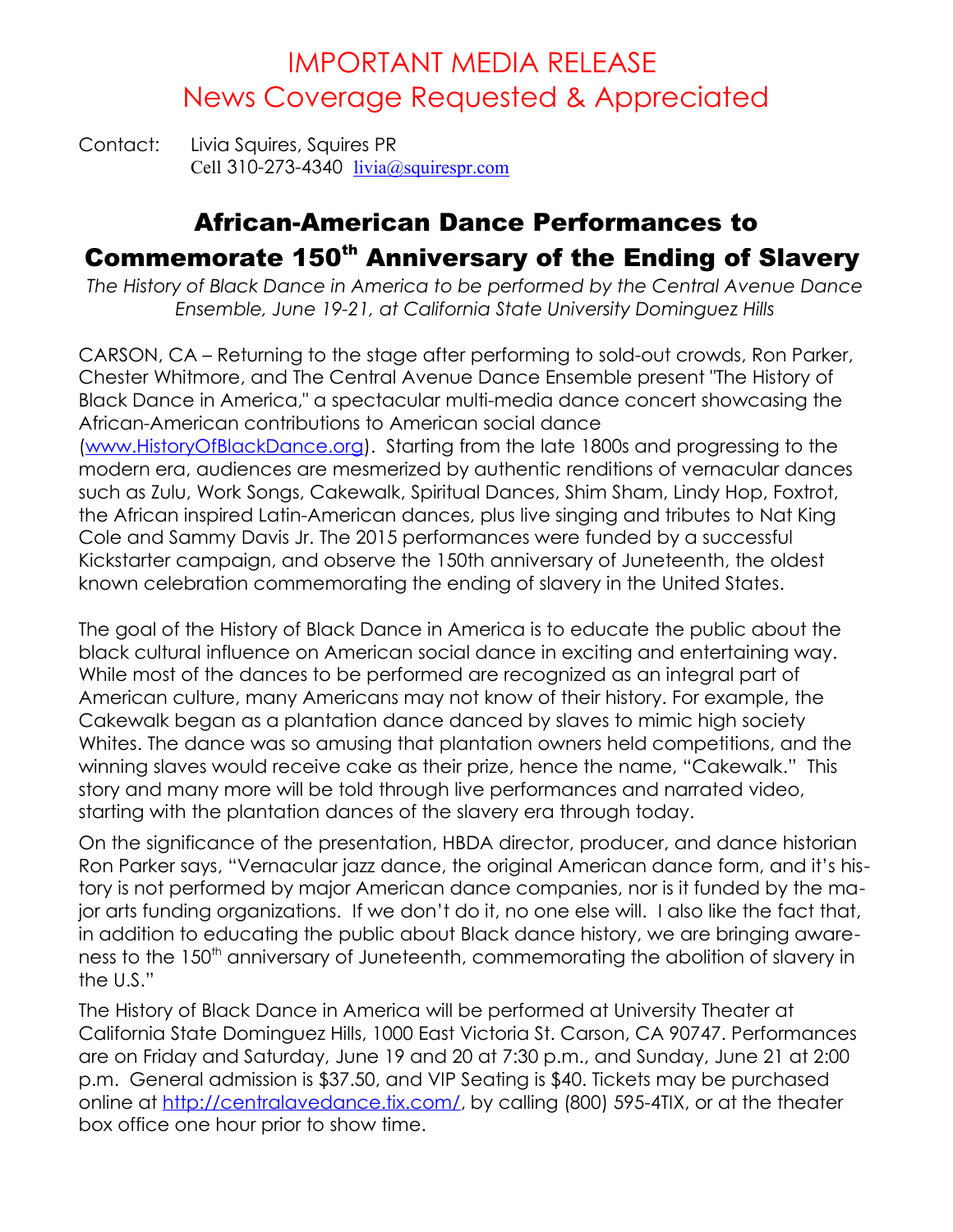Proceeds from the performances will be used towards next year's show, to attract youth involvement, and to develop a touring program.

For more information and a video preview of The History of Black Dance in America, please visit [www.HistoryOfBlackDance.org](http://www.HistoryOfBlackDance.org/)

### **Who/What:**

The Central Avenue Dance Ensemble, directed by Ron Parker, presents "The History of Black Dance in America," a retrospective of African and African-American inspired social dances from the 1800s to today.

# **Why:**

To entertain and educate about the history and cultural relevance of African-American inspired social dances popularly danced in the United States. The program also honors the 150<sup>th</sup> anniversary of Juneteenth, the oldest know celebration commemorating the ending of slavery in the United States.

#### **When:**

Friday and Saturday, June 19 and 20 at 7:30 p.m. Sunday, June 21 at 2:00 p.m.

#### **Where:**

University Theater at California State University Dominguez Hills 1000 East Victoria St. Carson, CA 90747

#### **Tickets:**

General Admission - \$37.50 VIP Seating - \$40 Tickets may be purchased online at [http://centralavedance.tix.com/,](http://centralavedance.tix.com/) by calling (800) 595-4TIX , or at the theater box office one hour prior to show time.

# **ABOUT THE CENTRAL AVENUE DANCE ENSEMBLE:**

The History of Black Dance in America (HBDA) is the creation of Chester Whitmore and Ron Parker, borne out of their mutual love and respect for Black dance history.

The Central Avenue Dance Ensemble (CADE) is a vernacular jazz dance company named after the famous "Central Avenue" district of Los Angeles which was the center of Black LA culture and entertainment in the early part of the 20th Century. With its active Rhythm and Blues and Jazz music scenes, Central Avenue was commonly considered the west coast equivalent of Harlem. CADE was founded by Chester and Ron and has performed HBDA for Black History Month in 2011, 2012 and 2014 to sold out audiences. The current company currently consists of the following team members: Ron Parker, Chester Whitmore, Reginald T. Thornton, Beatriz Vasquez, Rosa Harris, Ande Allure, Kiana Stringfield, Paul Thornhill, Linda Simms, Karin Santiago, Harry Bowens Jr., Brian Yip, Sury Misrayim, Rosalind Cook, and Fumi Bankole.

Chester Whitmore is a world-renown choreographer, tap dancer, lindy hop instructor and dance historian who toured the world with the original HBDA for over 15 years